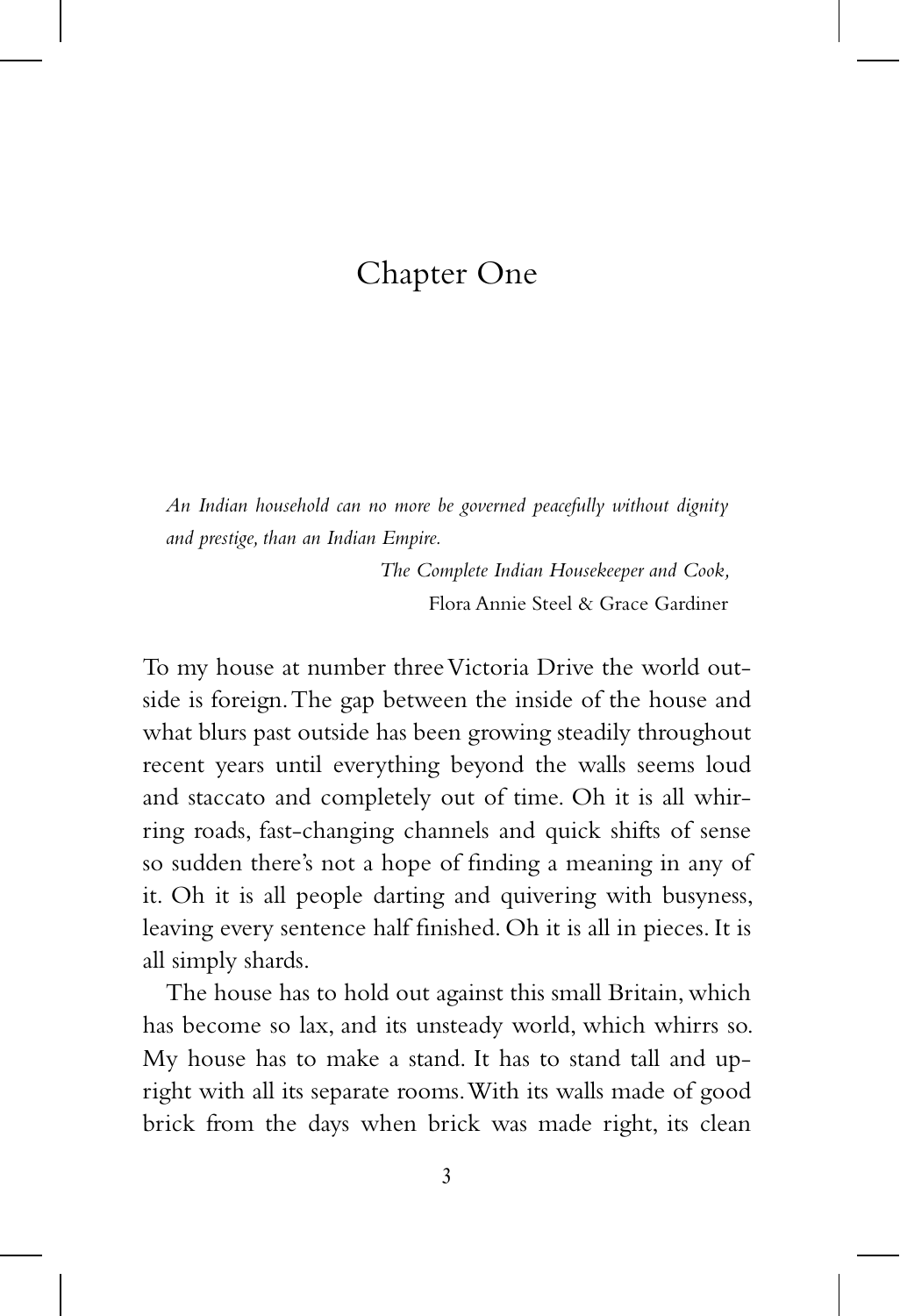sash windows over which blinds are perpetually hung, and its door, painted with black gloss, with which the house says, in its own way, *do not come in*. Although I barely ever use the door, I know that still, at the foot of it, a brush doormat lies. On the doormat it simply says 'Home' in small stern letters. And perhaps it's this that finally discourages the legions of those fidgeting people from the world outside to trespass up the path. For no one visits the house.

No one save the girls in their yellow uniforms. The house can't escape them; they come on professional business.

We're in the bathroom. The new girl, Susheela, tugs hard at my knickers to get them down over the thickened legs.

'Sorry, Magda,' she says.

'You should be.'

This is the first time we've been to the toilet together. I have tried, since she arrived on the scene, to avoid going with her. When I go with them, we must talk. I'm still unable to accustom myself to listening to the flow of urine in the presence of someone else, and so must make conversation.

'So you're Susheela, are you?'

'Yes, Su-shee-la,' the girl says now. A slight smile; she's surprised and perhaps pleased that I know her name at all, I can tell. We have exchanged few words on her previous visits.

'Did I say it incorrectly?' I know I didn't.

 $'N_0'$ 

'Then why choose to repeat it in that idiotic fashion?' She laughs. Surprised, is she?

'Sorry,' she says. 'Didn't mean to offend.'

'Takes more than that, my girl.'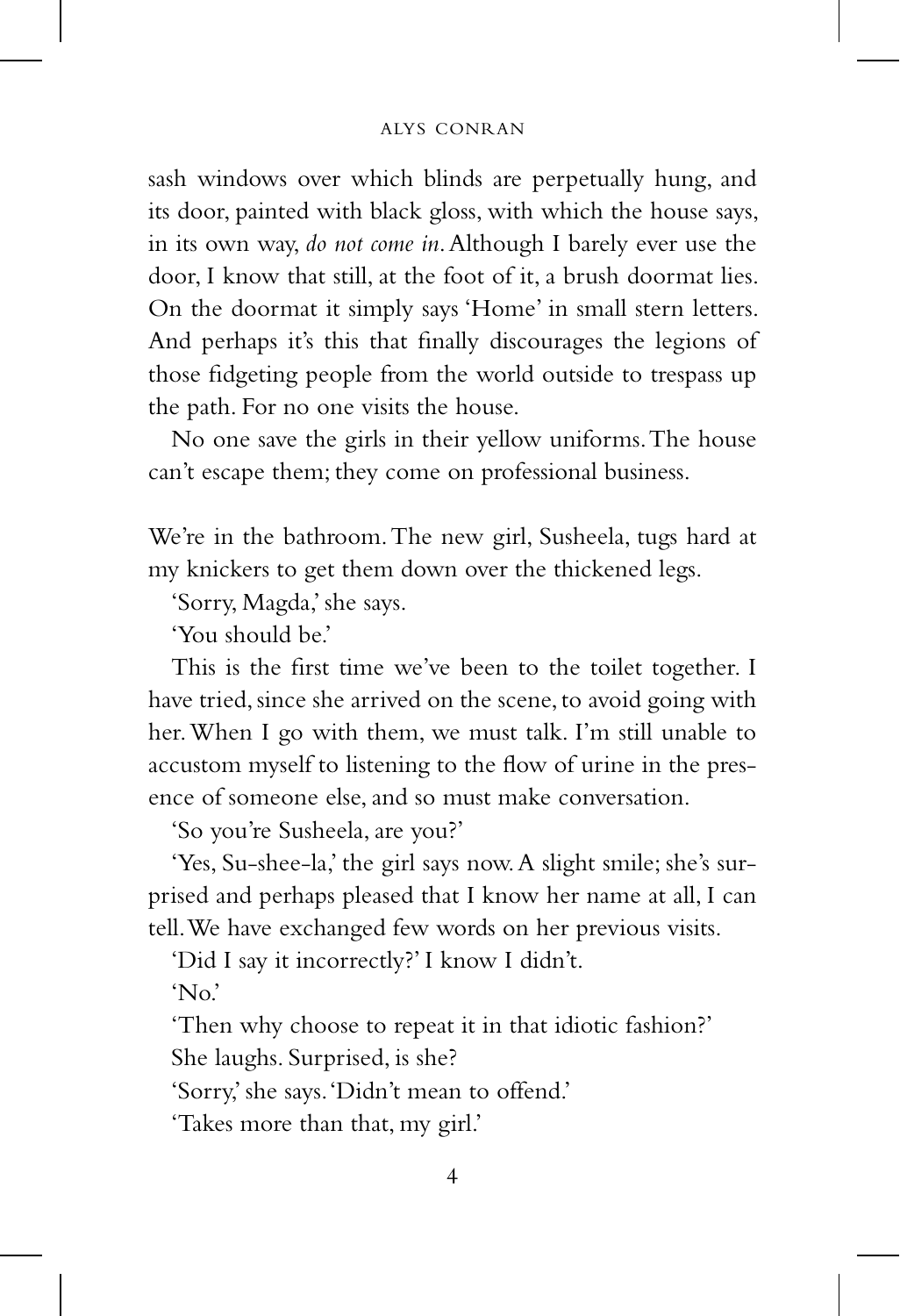## DIGNITY

I cannot think of what she's presently doing, and so we must continue.

'Where are you from?' I ask. The other one was from Delhi, the other Indian girl, who lasted only one visit and was gone back out into the blur.

'Just down the road,' she says. 'Bay's Mouth.' Her soft voice fills the bathroom.

She has a North Indian look about her. Yes. I press it away, the longing, try to shut the door on it. But it's come in, settled down and put its feet up. Damn this girl. Ever since she turned up she's bothered me like a bite that won't settle.

Once she has me all back in order she wheels the chair out past the dressing table. I stroke the wood of it as we pass. When I could stand and walk alone, on my own path, I would linger here, beside it, the teak of the dressing table smooth and cool, like a young face. If you look into it for long enough, into the almost imperceptible grain, you can see it. The heat. And you can feel that this wood was once rooted. Touching it, you can watch white storks pick across a grove. Feel the dry air in your mouth. And hear it. The thick air. The sound of it. The hum and muster of Bengal.

The girl pushes my unlistening chair on and on through the house, at whoever's pace but mine. Into the living room. Under the clock.

Then she comes round to the front of my chair, and looks at me.

Damn it.

Damn it, I can't escape seeing the world in their expressions, the ones that come. That world in pieces. And them, in pieces. There's part of them here, with me, changing my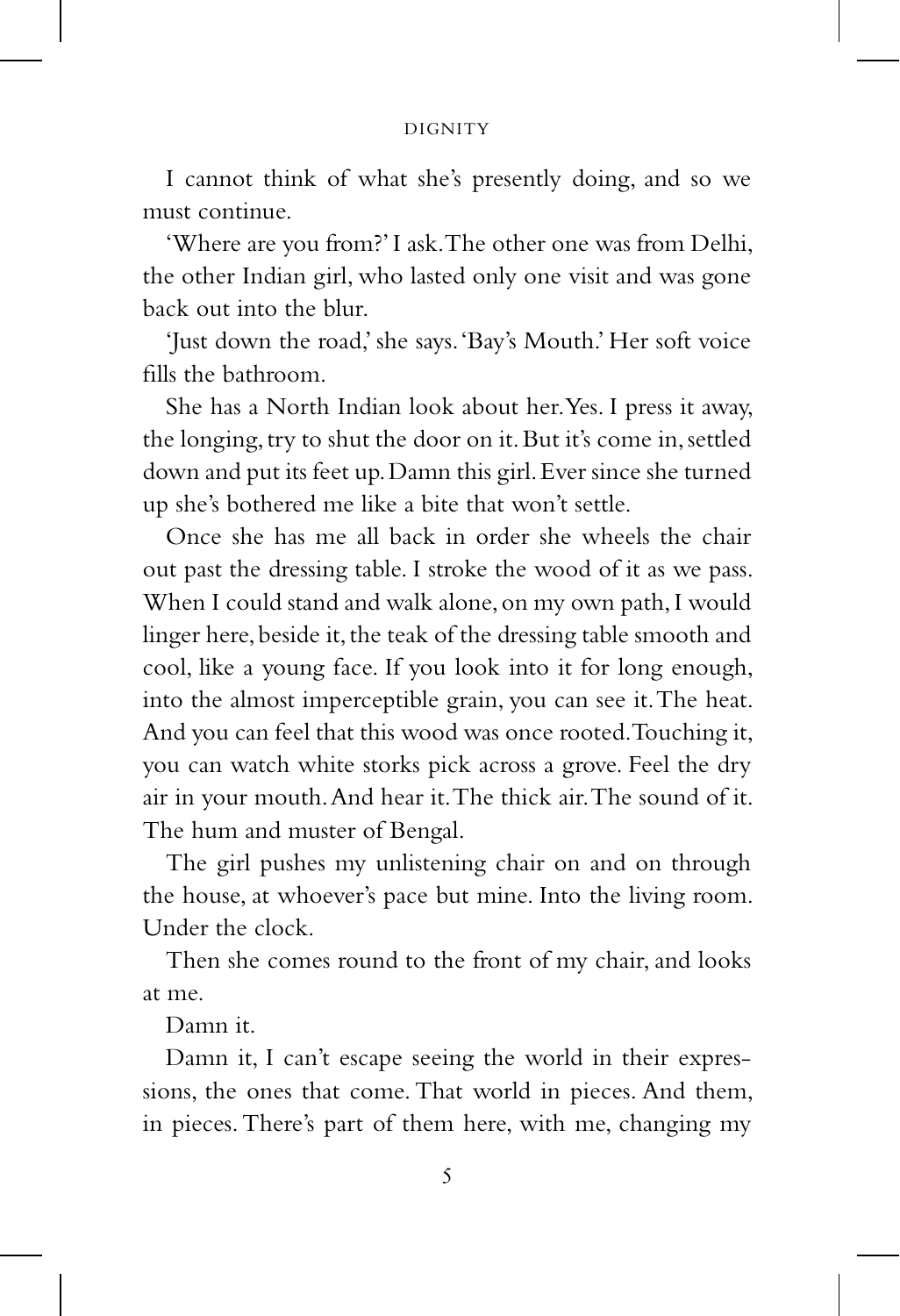blouse, or running my stockings up the varicosed legs like pulling over a shroud. And part of them elsewhere, in several elsewheres: clocking in, clocking out, checking the messages on their small black phones, driving, braking, driving, making microwave dinners and watching the TV channels change. You can't help feeling sorry for them, the ones that come to care.

Sometimes I wonder where it is in them, that part of a person that needs to be separate and bounded, needs to be itself alone and set within its own confines.

I've even asked them. 'What do you do to come to yourself?' I asked the fat one last week, meaning *How do you wind all this down? How do you survive it?* And she looked at me and laughed, and then looked at me again, lost a demi-second before saying, 'This and that,' and some other obfuscating tattle.

What they do, I realise from hearing them talk to each other at the changing of the guard, is have a glass of wine, and then another and another, and sink into it. Forgetting. Their many parts sagging, and still apart.

I frighten them by asking these kinds of questions. Their only recourse is to behave as though I am as idiotic as I look.

'Oh, Magda,' says the short one almost every time she comes. 'Are you in one of your moods again?' Which is enough to make me want to belt her across the face.

Or, 'Oh, Magda. You do make me laugh.' The more reasonable, tall one.

 $Or$  – the most patronising square woman with the black hair – 'Magda, are you causing trouble again?'

Which I am. I most emphatically am.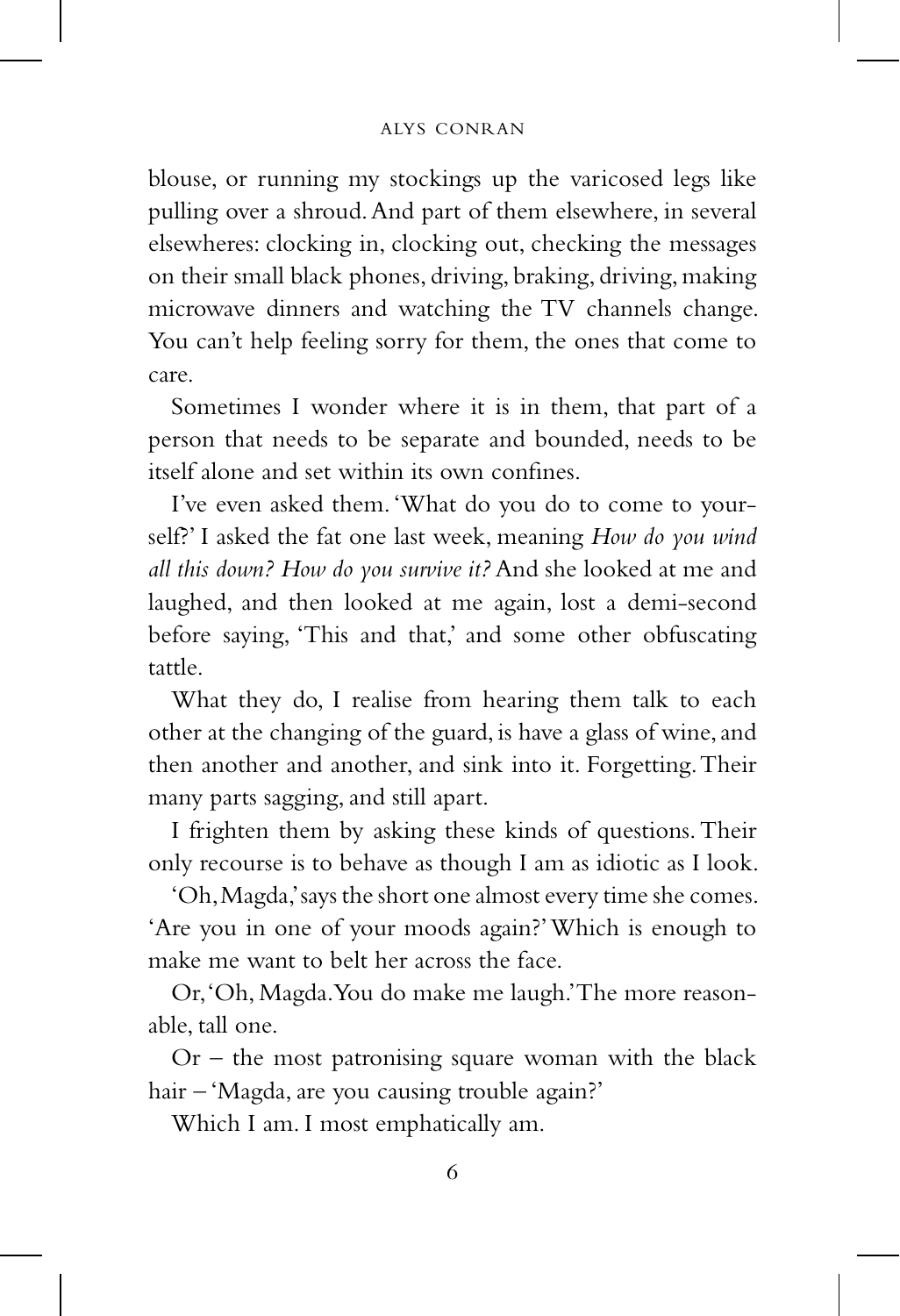## \*

'Coffee?'

I don't answer.

'Would you like coffee?'

'I should think you could check your chart and see if it's time,' I say.

She's looking at me in that incredulous, blank way.

'What do you mean?'

'A timetable for everything now, isn't there?' I smooth my skirt as I sit. 'Shouldn't think it matters if I want it; I shall have  $it$ ,

'But do you want it?'

'Does it matter?' I look up at her.

'It matters to me, Magda.' That small smile, as she says it, my Christian name.

My bones feel it, the way she's looking at me. Pity, is it? Is it? I look her in the eye, this new Indian girl, and make myself as upright as I can in the chair, stacking my vertebrae again, tall.

'And are you of any importance?' I say, as haughtily as my position allows.

She leaves me here, under the clock, and goes to the kitchen.

My name, I have tried to tell them, is Mrs Compton. I have a degree in Chemistry. I could once mix element with element and produce clouds of red vermilion, yellow cadmium, cobalt blue. I could write out a formula so correct that it sang. I could measure and weigh and make an equation balance, make it stand most properly to attention. I am all a balancing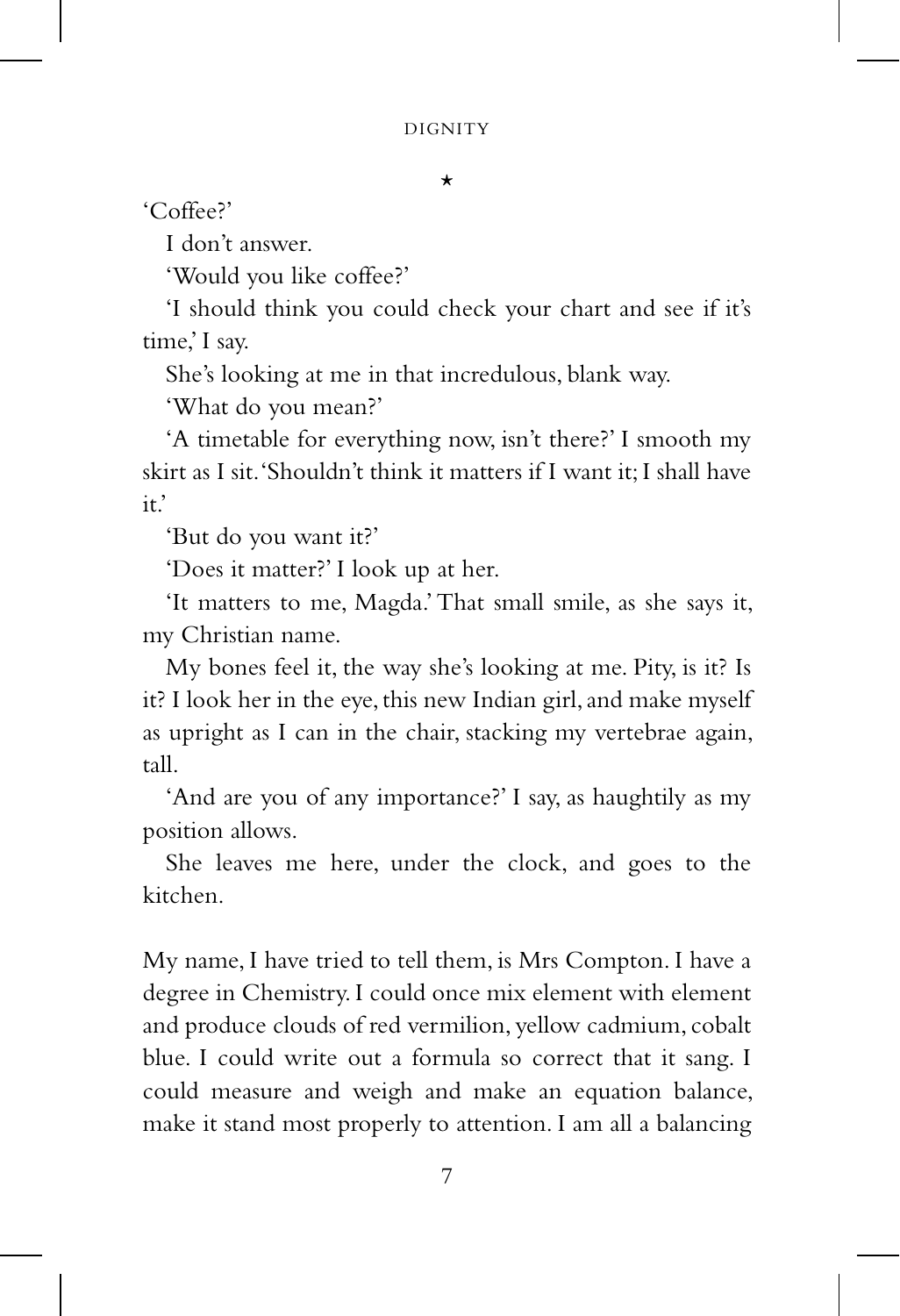act, though lately I am having trouble, and my legs will no longer let me stand.

But my house stands.

My house has to stake its place against them. It has to hold out more stubbornly even than the old, declining hotels along the seafront at Bay's Mouth, hotels called the British, the Burlington, the Palace, the Imperial, which have none of my discipline, and whose bones are more crumbled by dry rot than mine. Sandwiched between the new, brash seafront, with its stark, freshly built guest house called the Colonial and the frightful tower blocks which rise to the back of me, wholly beyond the pale, my house is upright and still proper. I enjoy their discomfort at it, these women contracted to care. They're uncomfortable in my grand house, like peanuts in a chocolate box.

And then this one, Susheela, who I can sense pacing now, in my kitchen, like a flutter in my belly. She has that dignity about her that Anwar had. I value that. Dignity in a person who serves.

I wait a long time. There is the clock. There is me under it. Waiting under all that time.

Around me the furniture and ornaments and belongings tell a story, if any of them could be still enough to listen.

The beginning is this photograph of Mother, sitting, despite my anger at it, on the mantlepiece still. A sepia print, faded at the edges, and over-exposed to the bright Indian sun. Simply a wide expanse of lawn, blank canvas, and her at its centre. In the middle of the picture she sits, in a wicker chair, her feet tucked to the side, knees together, carefully,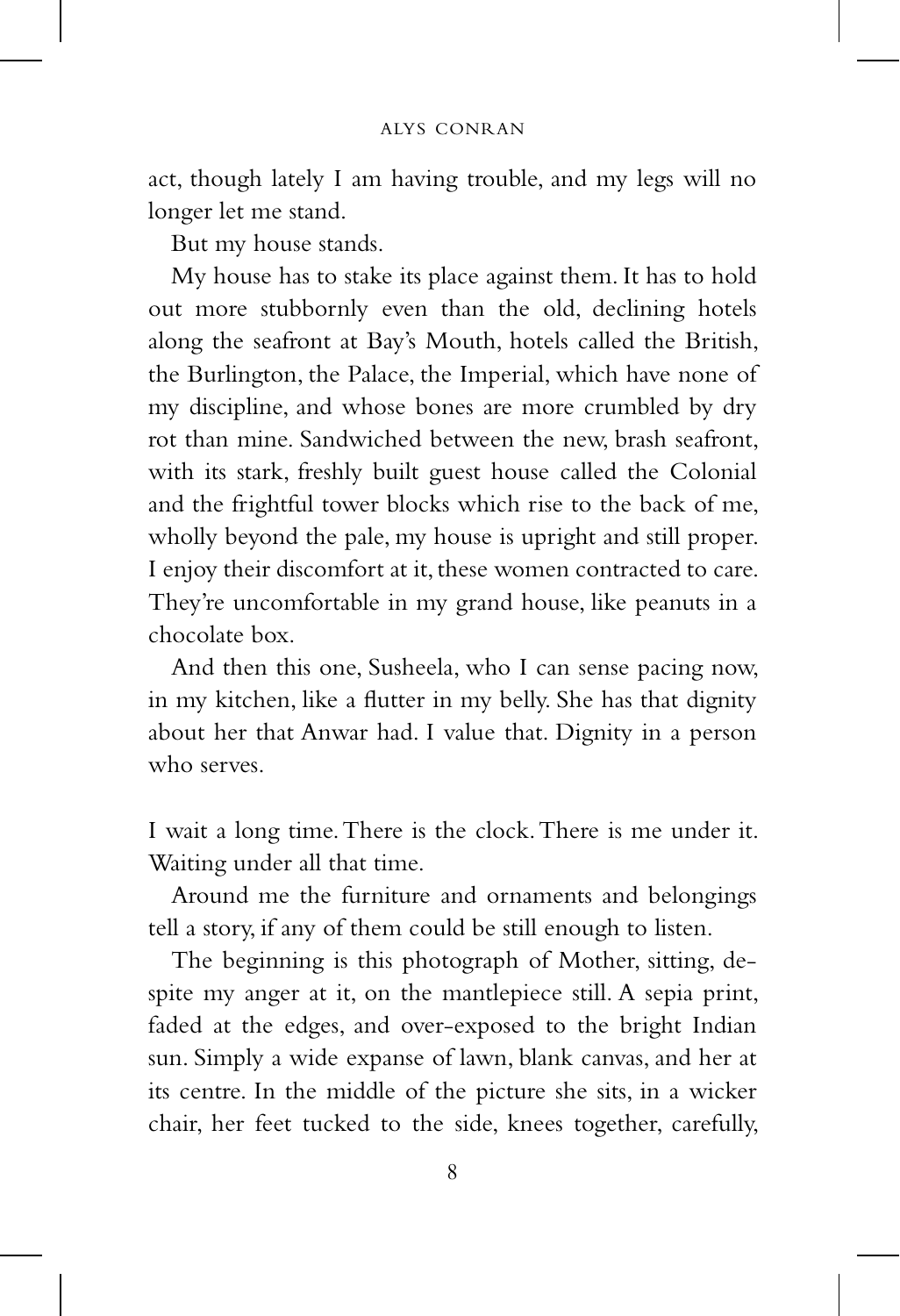## DIGNITY

carefully. If any of these girls that come could be bothered to look at the photograph for any length of time, they might feel how she smoothed out that skirt a split-second before the shutter opened, how she brushed any fragments of disarray from her shoulders, shooed the servants from the frame, shifted her posture, drew herself more upright and took on that accusatory look, taut around the anger that kept her in place. It keeps me in place still.

By the time I knew her she was either Mrs Benedict Worsal-Compton or simply Memsahib*.* But on the back of the picture her name is written: Evelyn Roberts. My mother.

The story continues in this houseful of heavy wooden furniture, which were our packing cases once, to come Home with. On the back it still says our name, stamped on the chest of drawers, the underside of the dressing table, the underbelly of the wardrobe. It was the only way we were allowed to bring that much good wood Home. There were quotas. India was finally clawing back its assets. And wood was one. So you had to turn your exquisite furniture into cases for the ship, and then back into furniture for Home. I remember my blind rage when the furniture at the end, at Home, did not match what we'd had in our grand residence in Kharagpur. The furniture was not the only thing that didn't emerge from that journey intact.

See. The house tells a story, tells it through from beginning to end. This end. And over my dead body will there be anything after.

The girl doesn't come back. I listen for her. Has she left? She hasn't given me my pills. I need my pills. I listen for her. Yes.